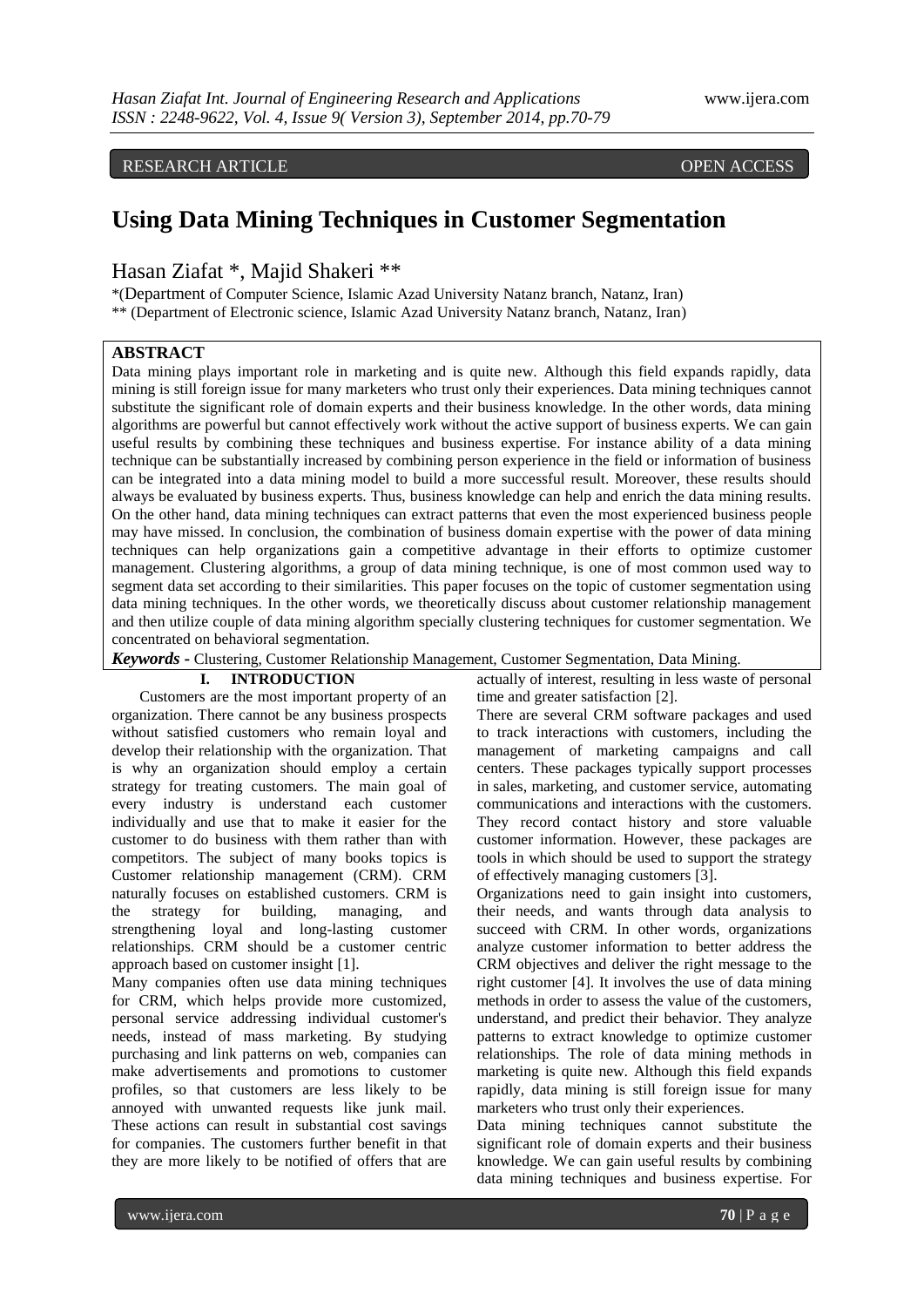instance, we may combine person experience in the field or information of business with a data mining model to build more successful results. Moreover, these results should always be evaluated by business experts. Thus, business knowledge can help and enrich the data mining results [5][6].

On the other hand, data mining techniques can discover patterns that even the most experienced business people may have missed. As a result, the combination of business domain expertise with the power of data mining techniques can help organizations to gain a competitive advantage in their efforts to optimize customer management.

This paper focuses on the topic of customer segmentation using data mining techniques. The next section is dedicated to data mining modeling techniques. This section provides a brief introduction to the main modeling concepts. The second one goes a step further and focuses on the techniques used for CRM. Customer segmentation by data mining techniques is topic of forth section. Section 5 specifies some recommendations for planning and carrying out a segmentation project and finally we conclude paper in sixth section.introduction of the paper should explain the nature of the problem, previous work, purpose, and the contribution of the paper. The contents of each section may be provided to understand easily about the paper.

# **II. DATA MINING TECHNIQUES**

# *A. Knowledge Discovery and Data Mining*

Data mining is considered the most important step in the knowledge discovery process. Data mining is the process of extracting interesting patterns from large amounts of data [7]. Data mining is about solving problems by analyzing data already present in datasets. It provides tools for automated learning from historical data and developing models to predict future trends and behaviors. The essence of data mining is the nontrivial process of identifying valid, novel, potentially useful, and ultimately understandable patterns in data. Data mining functionalities are used to specify the kind of patterns to be found in data mining tasks [8].

In general, data mining tasks can be classified into two categories: descriptive and predictive. Descriptive data mining models try to extract useful patterns that can describe the mined data and explore its properties and characterize the general properties of the data in the database. Predictive mining tasks perform inference on the current data in order to make predictions, in other words, try to predict unknown values or future trends or behaviors depending on other variables or historical values presented in the mined database [7].

Data mining is widely used by different companies and organizations especially in the field of medical, retail, marketing, finance, communication, and

science. It enables these companies to gain information about diseases, sales behavior, customer satisfaction, and corporate profits. Using data mining, organizations can increase the profitability of their interactions with patients, customers, and improve risk management in marketing. The extracted patterns using data mining help organizations to have better decisions. In the following section, we examine a number of different data mining tasks.

# *B. Data Mining Tasks*

Using data mining task depends on the application domain and the structure of the patterns that are expected to be extracted. We should know that there is no single method which is appropriate for all possible problems. The universal method is an idealistic fantasy. There are some basic data mining tasks such as association rules, sequential pattern, clustering and classification.

The discovery of frequent patterns, association, and correlation relationships among huge amounts of data are useful in many applications. Association rule mining algorithms employ one of two common approaches: Breadth First Search approach (BFS), and Depth First Search approach (DFS). Many efficient and scalable algorithms have been developed for rule mining, from which association and correlation rules can be derived. Mining sequential patterns is highly similar with mining association rules. The main difference between the sequential patterns and the association rules is that the time element is taken into account (order of events). Sequential patterns indicate the correlation between transactions while association rules represent intra transaction relationships. Sequential patterns can be widely used in different areas, such as mining user access patterns for the web sites, using the history of symptoms to predict certain kind of disease, also by using sequential pattern mining, the retailers can make their inventory control more efficient. Clustering divides a dataset into different groups. The process of grouping objects into clusters such that the objects from the same cluster are similar and objects from different clusters are dissimilar. Most efforts to produce a rather simple group structure from a complex data necessarily require a measure of closeness or similarity. In clustering data objects have no class label and when we start clustering we do not know what the resulted clusters will be. For this reason, clustering is also called unsupervised learning. Clustering is used in many areas, including artificial intelligence, biology, CRM, image processing, machine learning, marketing, medicine, and statistics. Clustering has many different methods and techniques such as Partitioning Methods, Hierarchical Methods, Density based Methods, Grid based Methods, and Model based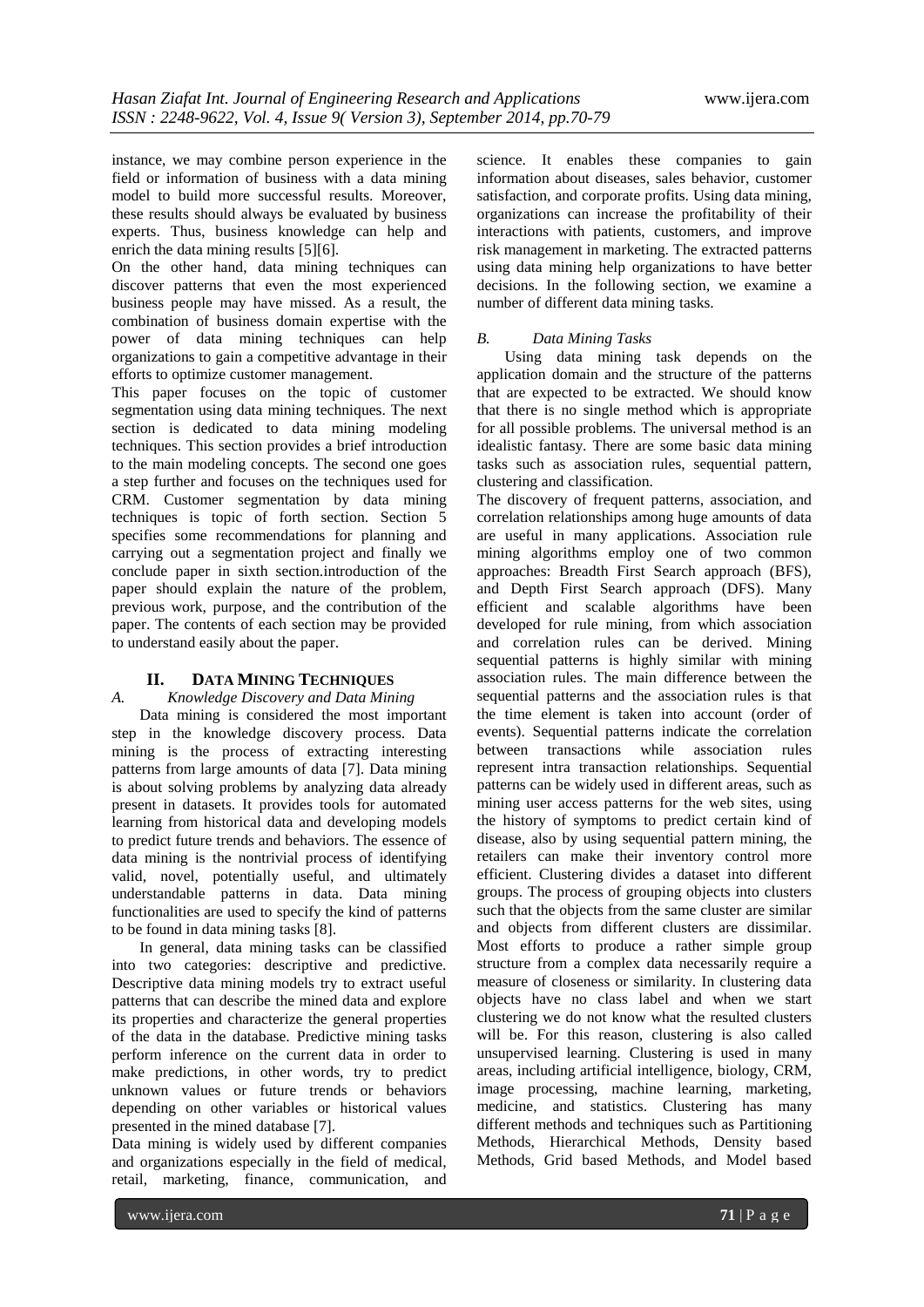Methods. Each of them includes some parameters in which users can set them and gain different results.

Classification and prediction are two forms of data analysis that can be used to extract models describing important data classes or to predict future data trends. Classification also known as supervised learning is the process of finding a set of models or functions that describe and distinguish data classes or concepts where the models derived based on a set of training data. Decision tree classifiers, Bayesian classifiers and rule based classifiers are basic and well known techniques for data classification. There are some complex classification algorithms such as support vector machine (SVM).

#### **III. DATA MINING IN CRM**

We are able to use data mining techniques to analyze customer information but clustering and association rules mining are most popular in this field. The main idea of data mining for CRM is that data from the past can contains information that will be useful in the future. It works because customer behaviors captured in corporate data are not random, but reflect the differing needs, preferences, propensities, and treatments of customers. The goal of data mining is to extract patterns in historical data. The task is not easy, because the patterns are not always strong, and the signals sent by customers are noisy and confusing. Separating signal from noise is an important and difficult role of data mining. For example, data mining can help to show distinct customer segments, facilitating the development of customized new products and product offerings which better address the specific priorities of the customers. Data mining can provide customer insight, which is vital to make an effective CRM strategy. It can help to personalized interactions with customers and hence increased satisfaction and profitable customer relationships through data analysis. It can support an optimized customer management throughout all the phases of the customer lifecycle, from the acquisition and establishment of a strong relationship to the prevention of attrition and the winning back of lost customers. In simple words, they are responsible for getting, developing, and keeping the customers. Data mining models can help in all these tasks, as shown in Table I. Depend on our requests, we select several applications.

|  | Table I: Data mining tasks and CRM |
|--|------------------------------------|
|  |                                    |

| Modeling<br><b>Task</b> | <b>Modeling</b><br><b>Techniques</b> | <b>Example of</b><br><b>Application</b> |
|-------------------------|--------------------------------------|-----------------------------------------|
| Association             | Apriority,                           | Market Basket                           |
|                         | FP-Growth                            | Analysis                                |
| Sequence                | Apriority,                           | Web Usage                               |
| Mining                  | FP-Growth                            | Analysis                                |
| Clustering              | K-means,                             |                                         |
|                         | Hierarchical                         | Segmentation                            |
|                         | Models                               |                                         |
| Classification          | Decision                             |                                         |
|                         | Trees.                               | Prediction                              |
|                         | Neural                               |                                         |
|                         | Networks.                            |                                         |
|                         | Regression,                          |                                         |
|                         | $SVM$ ,                              |                                         |

Marketers use direct marketing campaigns to communicate a message to their customers through mail, the Internet, e-mail, phone, and other direct channels. The stages of direct marketing campaigns are illustrated in Fig. 1 and explained below [1]:

- 1. Collect and clean the necessary data from different sources.
- 2. Customer analysis and segmentation (clustering) into different groups.
- 3. Development of targeted marketing campaigns in order to select the right customers.
- 4. Campaign execution by choosing the appropriate channel, the appropriate time, and the appropriate offer for each campaign.
- 5. Campaign evaluation through the use of test and control groups. The evaluation involves the partition of the population into test and control groups and comparison of the positive responses.
- 6. Analysis of campaign results in order to improve the campaign for the next round in terms of targeting, time, offer, product, communication, and so on.

Data mining can play a significant role in all these stages, particularly in identifying the right customers to be contacted. Data mining projects are not simple. They usually start with high expectations but may end in business failure if the engaged team is not guided by a clear methodological framework. The CRISP-DM process model charts the steps that should be followed for successful data mining implementations [9].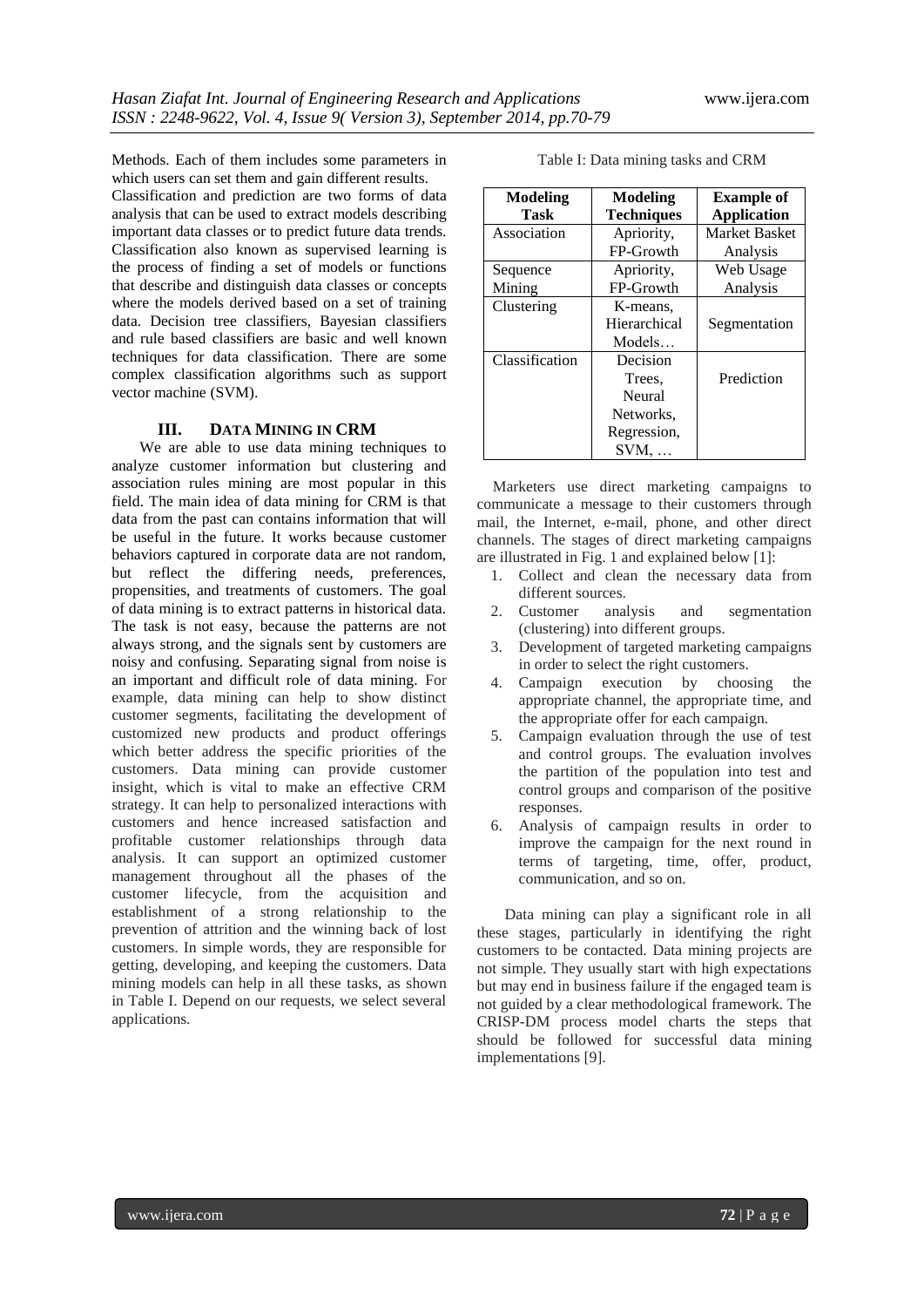Fig. 1: The stages of direct marketing campaigns



These steps are as follows:

1. **Business understanding:** The data mining project should start with an understanding of the business objective and an assessment of the current situation and also problems. The project's parameters should be considered, including resources and limitations. The business objective should be translated into a data mining goal. Success criteria should be defined and a project plan should be developed.

2. **Data understanding:** This phase involves considering the data requirements for properly addressing the defined goal and an investigation of the availability of the required data. This phase also includes initial data collection and exploration with summary statistics and visualization tools to understand the data and identify potential problems in availability and quality.

3. **Data preparation:** The data to be used should be identified, selected, and prepared for inclusion in the data mining model. This phase involves the collection, integration, and formatting of the data according to the needs of the project. The consolidated data should then be cleaned and properly transformed according to the requirements of the algorithm to be applied. New aggregation fields such as sums, averages, ratios, flags, and so on should be derived from the raw fields to enrich customer information, to better summarize customer characteristics, and therefore to enhance the performance of the models.

4. **Modeling:** The prepared dataset are then used for model training. Analysts should select the appropriate modeling technique for the particular business objective. Before the training of the models and especially in the case of predictive modeling, the modeling dataset should be partitioned so that the model"s performance is evaluated on a separate

dataset. This phase involves the examination of alternative modeling algorithms and parameter settings and a comparison of their fit and performance in order to find the one that yields the best results. Based on an initial evaluation of the model results, the model settings can be revised and fine-tuned.

5. **Evaluation:** The generated models are then formally evaluated not only in terms of technical measures but also, more importantly, in the context of the business success criteria set out in the business understanding phase. The project team should decide whether the results of a given model properly address the initial business objectives. If so, this model is approved and prepared for deployment.

6. **Deployment:** The project's findings and conclusions are summarized in a report, but this is hardly the end of the project. Even the best model will turn out to be a business failure if its results are not deployed and integrated into the organization"s everyday marketing operations. A procedure should be designed and developed to enable the scoring of customers and the updating of the results. The deployment procedure should also enable the distribution of the model results throughout the enterprise and their incorporation in the organization"s databases and operational CRM system. Finally, a maintenance plan should be designed and the whole process should be reviewed. Lessons learned should be taken into account and the next steps should be planned.

# **IV. CUSTOMER SEGMENTATION AND DATA MINING**

Customer segmentation is the process of dividing customers into distinct, meaningful, and homogeneous subgroups based on various attributes and characteristics. It is used as a differentiation marketing tool. It enables organizations to understand their customers and build differentiated strategies [3].

Traditionally organizations, regardless of the industry they operate in, tend to use market segmentation schemes that are based on demographics and value information. Over the past few decades organizations have been deciding their marketing activities and developing their new products and services based on these simple, business rule segments.

One of the big challenges with traditional surveybased market research is that it provides a lot of information about a few customers. However, to use the results of market research effectively often requires understanding the characteristics of all customers. That is, market research may find interesting segments of customers. These then need to be projected onto the existing customer base using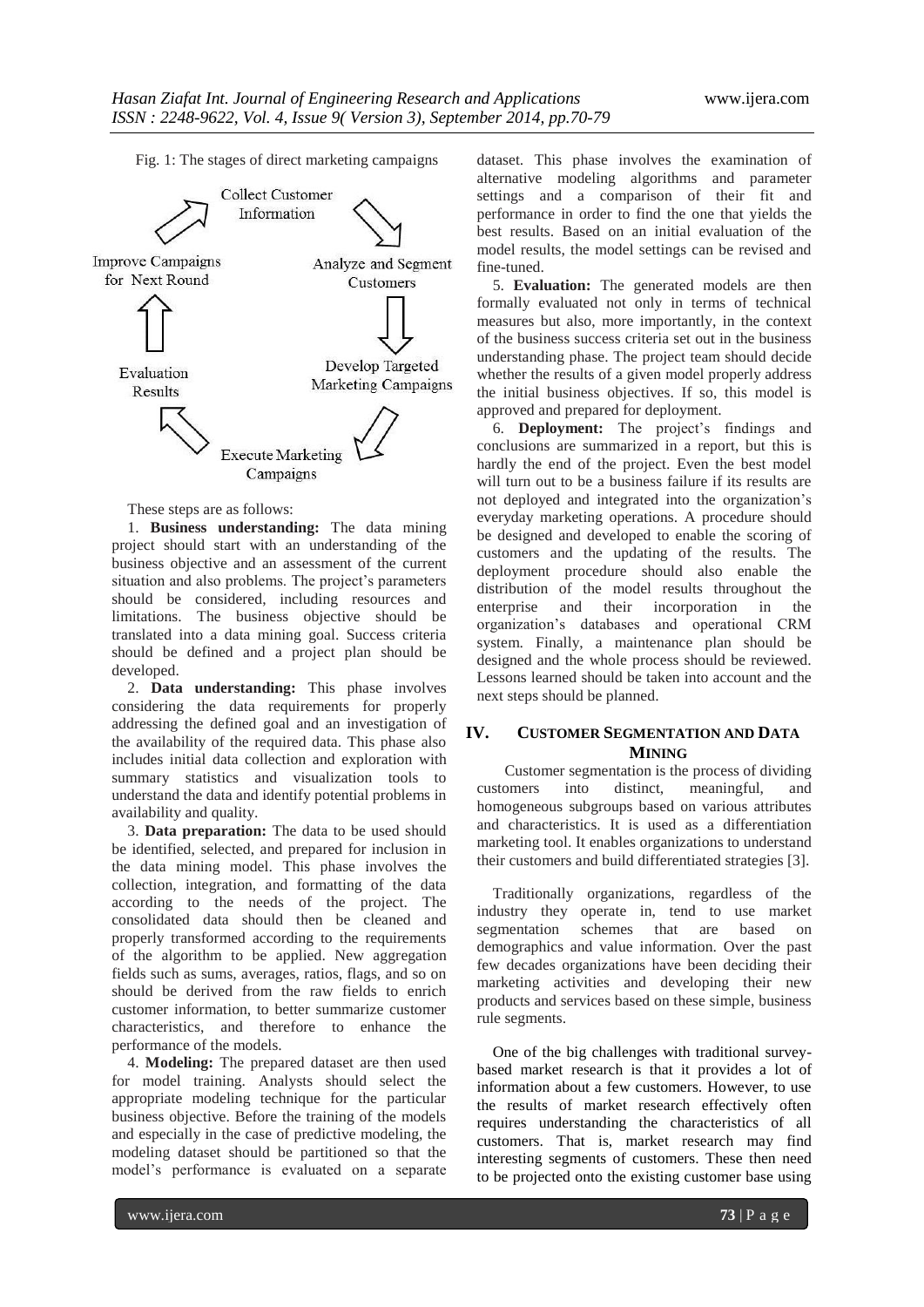available data. Behavioral data can be particularly useful for this; such behavioral data is typically summarized from transaction and billing histories. One requirement of the market research is that customers need to be identified so the behavior of the market research participants is known.

In today"s competitive markets, this approach is not sufficient and efficient. On the contrary, organizations need to have a complete view of their customers in order to gain a competitive advantage. They also need to focus on their customers' needs, wants, attitudes, behaviors, preferences, and perceptions, and to analyze relevant data to identify the underlying segments. The identification of groups with unique characteristics will enable the organization to manage and target them more effectively with, among other things, customized product offerings and promotions.

Customer segmentation is a popular application of data mining with established customers. A segmentation project starts with the definition of the business objectives and ends with the delivery of differentiated marketing strategies for the segments. There are many different segmentation types based on the specific criteria or attributes used for segmentation. Specifically, customers can be segmented according to their value. The type of segmentation used depends on the specific business objective [1].

There are various segmentation types according to the segmentation criteria used. Particularly, customers can be segmented according to their value, socio-demographic and life-stage information, and their behavioral, need/attitudinal, and loyalty characteristics. The type of segmentation used depends on the specific business objective and your target. Different criteria and segmentation methods are appropriate for different situations and business objectives.

In behavioral segmentation, customers are grouped by behavioral and usage characteristics. Although behavioral segments can be created with business rules, this approach has inherent disadvantages. It can efficiently handle only a few segmentation fields and its objectivity is questionable as it is based on the personal perceptions of a business expert. Data mining on the other hand can create data-driven behavioral segments. Clustering algorithms can analyze behavioral data, identify the natural groupings of customers, and suggest a solution founded on observed data patterns. Provided the data mining models are properly built, they can uncover groups with distinct profiles and characteristics and

lead to rich segmentation schemes with business meaning and value.

In general, the application of a cluster model is required to reveal the segments, particularly if we need to combine a large number of segmentation attributes. As opposed to business rules, a cluster model is able to manage a large number of attributes and reveal data-driven segments which are not known in advance.

Data mining can also be used for the development of segmentation schemes based on the current or expected value of the customers. These segments are necessary in order to prioritize customer handling and marketing interventions according to the importance of each customer.

Moreover, since a vital part of a segmentation project is insight into the derived clusters and an understanding of their meaning, we will also propose ways for profiling the clusters and for outlining their differentiating characteristics.

One way to find behavioral segments is to use the clustering techniques described in [8]. This methods lead to clusters of similar customers but it may be hard to understand how these clusters relate to the business.

More typically, a business would like to perform a segmentation that places every customer into some easily described segment. Often, these segments are built with respect to a marketing goal such as subscription renewal or high spending levels. Decision tree techniques described in [10] are ideal for this sort of segmentation.

Segmentation in marketing can be used for the following [3]:

• Greater understanding of customers to support the identification of new marketing opportunities.

Design and development of new products/services and product bundles tailored to each segment's characteristics rather than the mass market.

• Design of customized product offering strategies to existing customers according to each segment"s identified wants and needs.

• Offering tailored rewards and incentives.

• Selecting the appropriate advertising and communication message and channel.

• Selecting the appropriate sales and service channel.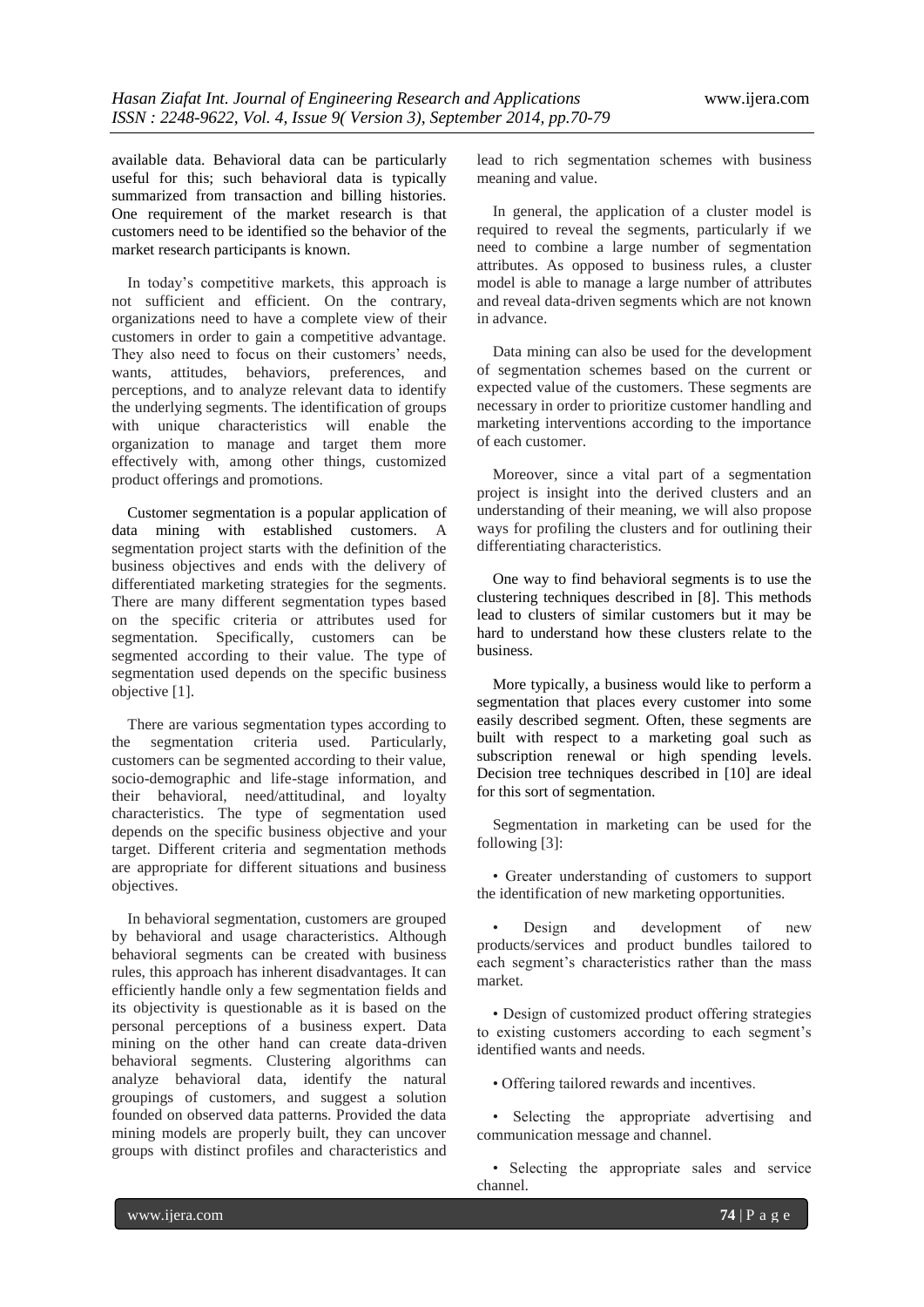• Determining the brand image and the key product benefits to be communicated based on the specific characteristics of each segment.

• Differentiation in customer service according to each segment's importance.

• More effective resource allocation according to the potential return from each segment.

• Prioritization of the marketing initiatives which aim at customer retention and development according to each segment"s importance and value.

There are various criteria for customer segmentation that can be used to optimize consumer marketing. As mentioned earlier, different segmentation types are used for different business situations.

The following segmentation types are most widely used [1]:

1. **Value based:** In value-based segmentation customers are grouped according to their value. This is one of the most important segmentation types since it can be used to identify the most valuable customers and to track value and value changes over time. It is also used to differentiate the service delivery strategies and to optimize the allocation of resources in marketing initiatives.

Value-based segmentation is the process of dividing the customer base according to value. It should be emphasized that this is not a one-off task. It is vital for the organization to be able to track value changes across time. The organization should monitor and, if possible, intervene in order to prevent downward and encourage upward migrations.

A prerequisite for this segmentation scheme is the development of an accurate and credible procedure for determining the value of each customer, on a periodic basis, preferably at least monthly, using dayto-day inputs on revenues and costs. Value-based segmentation is developed through simple computations and does not involve the application of a data mining model. Specifically, the identification of the value segments involves order customers according to their value and their binning in groups of equal size. These groups are the basis for the development of value segments of the form low *n*%, medium *n*%, top *n*%.

2. **Behavioral:** This is a very efficient and useful segmentation type. It is also widely used since it presents minimal difficulties in terms of data availability. The required data include product ownership and utilization data which are usually

stored and available in the organization"s databases. Customers are divided according to their identified behavioral and usage patterns. This type of segmentation is typically used to develop customized product offering strategies and for new product development, and the design of loyalty schemes.

In behavioral segmentation the segments are identified with the application of appropriate clustering models on usage/behavioral data that usually reside in the organization"s data warehouse or data marts. Thus behavioral segmentation can be implemented with a high degree of confidence and relatively low cost. Attributes that can be used for behavioral segmentation include product ownership and utilization, volume/type/frequency of transactions, payment and revenue history, and so on. Because behavioral segmentation is useful segmentation type, detailed methodological approach for behavioral segmentation is presented in the next section.

3. **Propensity based:** In propensity-based segmentation customers are grouped according to propensity scores, such as churn scores, cross-selling scores, and so on, which are estimated by respective classification (propensity) models. This type of segmentation involves simple computations and the binning of customers in groups according to their propensity scores. For instance, customers can be divided into groups of bad, good, and very good.

Propensity scores can also be combined with other segmentation schemes to better target marketing actions. For instance, the value-at-risk segmentation scheme is developed by combining propensities with value segments to prioritize retention actions.

Propensity-based segmentation utilizes the results of classification models such as churn or cross- and up-selling models. This type of segmentation involves simple computations and the binning of customers in groups according to their propensity scores.

Cluster analysis can be applied to the respective propensity scores in order to reveal the segments of customers with similar future needs for specific product. Analysts can combine multiple propensity models and scores to create compound segmentation schemes. This procedure typically requires the application of a clustering model. Once the propensity scores are estimated by the relevant models, they can be used as inputs fields in the clustering model.

4. **Loyalty based:** Loyalty segmentation involves the investigation of the customers' loyalty status and the identification of loyalty-based segments such as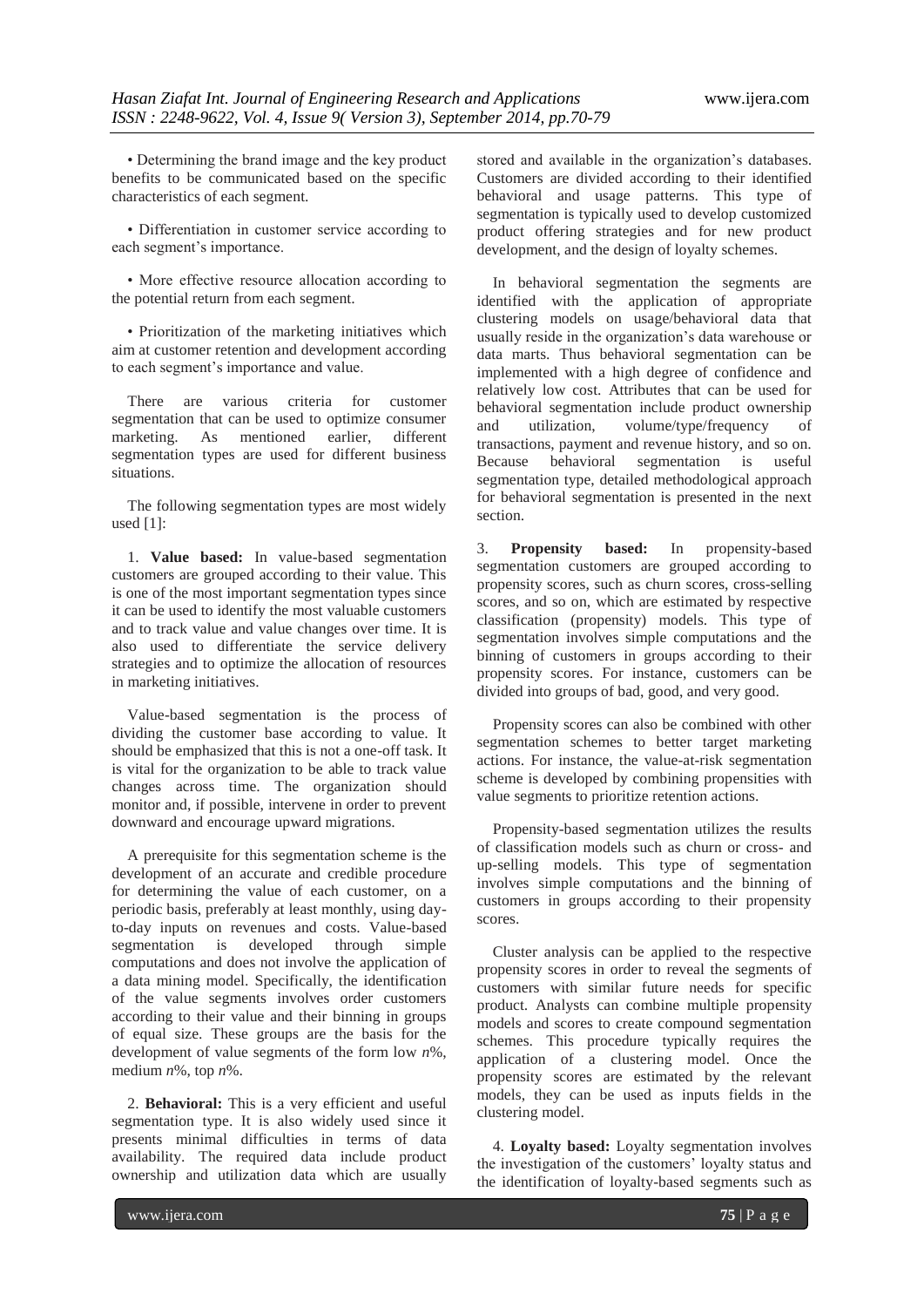loyal and switchers/migrators. Retention actions can then be focused on high value customers with a disloyal profile whereas cross-selling on cross-selling on prospectively loyal customers.

Loyalty segmentation is used to identify different groupings of customers according to their loyalty status and to separate loyal from migrators/switchers. The segments are created by the application of simple business rules and/or cluster models on survey or database information.

Loyalty segments can be associated with specific usage behaviors and customer database attributes. To achieve this, an organization can start with a market survey to reveal the loyalty segments and then build a classification model with the loyalty segments" field as the target [1].

5. **Socio-demographic and life-stage:** This type reveals different customer groupings based on sociodemographic and/or life-stage information such as gender, race, age, social status, education, occupation, income, and marital status. This type of segmentation is appropriate for promoting specific life-stage-based products as well as supporting lifestage marketing.

In demographic segmentation customers are grouped according to their demographics. It is a widely used segmentation since demographics are considered to have a strong influence on the customers" needs, preferences, and consuming/usage behaviors. We should point out, though, that in many cases people in the same demographic group may have different wants and needs as customers.

6. **Needs/attitudinal:** This segmentation type is typically based on market research data and identifies customer segments according to their needs, wants, attitudes, preferences, and perceptions pertaining to the company"s services and products. It can be used to support new product development and to determine the brand image and key product features to be communicated.

Needs/attitudinal-based segmentation is used to investigate customers" needs, wants, attitudes, perceptions, and preferences. Relevant information can only be collected through market surveys and the segments are typically identified by the application of a cluster model on gathered questionnaire responses.

In the data mining framework, needs/attitudinal segmentation is mainly used in combination with behavioral and value-based segments to enrich the profile of the revealed segments, provide insight into their qualitative characteristics, and hence support:

• New product design/development

• The communication of the product features/brand image important for each segment

- Tailored communication messages
- New promotions

# **V. BEHAVIOURAL SEGMENTATION METHODOLOGY**

The methodology for behavioral segmentation includes the following main steps [1]:

**1. Business understanding and design of the segmentation process.** This phase starts with understanding the project requirements from a business perspective. It involves knowledge-sharing meetings and close collaboration between the data miners and marketers involved in the project to assess the situation, clearly define the specific business goal, and design the whole data mining procedure.

Tasks in this step include definition of business objective, selection of appropriate segmentation criteria, determination of segmentation population, and determination of segmentation level.

**2. Data understanding, preparation, and enrichment.** The investigation and assessment of the available data sources is followed by data acquisition, integration, and processing for the needs of segmentation modeling. The data understanding and preparation phase is probably the most timeconsuming phase of the project

Tasks in this step include but not limited data source investigation, defining the data to be used, data integration and aggregation, data validation and cleaning, data transformation and enrichment, and data reduction.

**3. Identification of the segments with cluster modeling.** Customers are divided into distinct segments by using cluster analysis. The clustering fields, typically the component scores, are fed as inputs into a cluster model which assesses the similarities between the records/customers and suggests a way of grouping them. Data miners should try a test approach and explore different combinations of inputs, different models, and model settings before selecting the final segmentation scheme.

Different clustering models will most likely produce different segments and this should not come as a surprise. Expecting a unique and definitive solution is a sure recipe for disappointment. Usually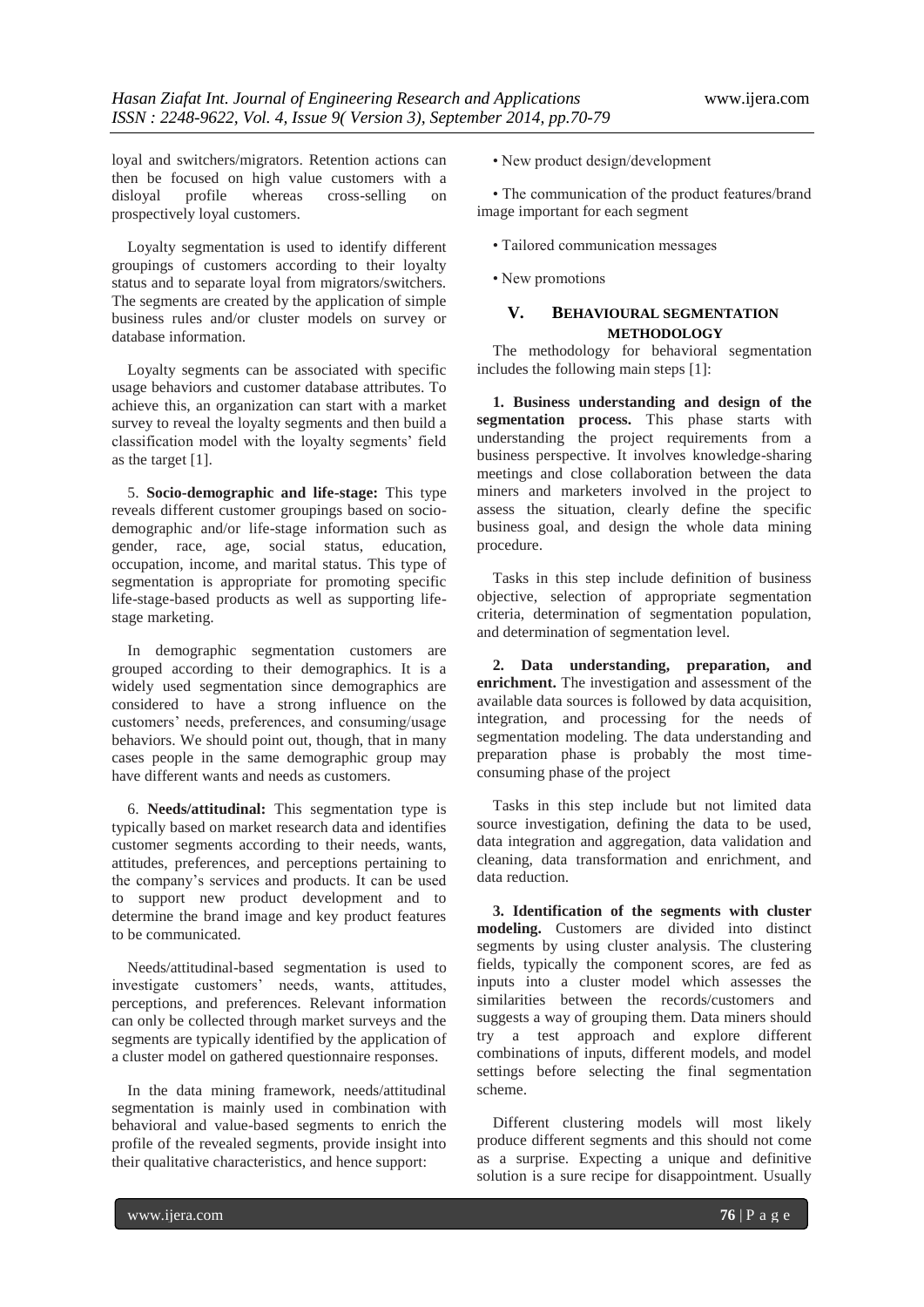the results of different algorithms are not identical but similar. They seem to converge to some common segments.

Analysts should evaluate the agreement level of the different models and examine which aspects disagree. In general, a high agreement level between many different cluster models is a good sign for the existence of discernible groupings.

The modeling results should be evaluated before selecting the segmentation scheme to be deployed. This takes us to the next stage of the behavioral segmentation procedure.

**4. Evaluation and profiling of the revealed segments.** In this phase the modeling results are evaluated and the segmentation scheme that best addresses the needs of the organization is selected for deployment. Data miners should not blindly trust the solution suggested by one algorithm. They should explore different solutions and always seek guidance from the marketers for selecting the most effective segmentation.

Tasks in this step include technical evaluation of clustering solution, profiling of the reveal segments, cluster profiling with supervised model, using marketing research information to evaluate and enrich the behavioral segments, and labeling the segments based on their identified profiles.

**5. Deployment of the segmentation solution, design, and delivery of the differentiated strategies.** The segmentation project concludes with the deployment of the segmentation solution and its use in the development of differentiated marketing strategies and segmented marketing.

There are usually three tasks that doing in this step: building the customer scoring model for updating the segments, building a decision tree for scoring segments, and distribution of the segmentation information.

In contrast to behavioral segmentation, which is multi-attribute since it typically involves the examination of multiple segmentation dimensions, value-based segmentation is one dimensional as customers are grouped on the basis of a single measure, the customer value. The most difficult task in such a project is the computation of a valid value measure for dividing customers, rather than the segmentation itself.

#### **VI. SOME RECOMMENDATIONS**

The following tips should be taken into account when planning and carrying out a segmentation project [1]:

• Take into account the core industry segments before proceeding with the segmentation project and then decide which core segments need further analysis.

• Clean your data set from obvious segments (e.g., inactive customers) before proceeding with the segmentation analysis.

• Always keep in mind that eventually the resulting model will be deployed. In other words, it will be used for scoring customers and for supporting specific marketing actions. Thus, when it comes to selecting the population to be used for model training, do not forget that this is the same population that will be scored and included in a marketing activity at the end. So sometimes it is better to start with the end in mind and consider who we want to score, segment, or classify at the end: the entire customer base, consumer customers, only high-value customers, and so on. This deployment-based approach can help us to resolve ambiguities about selection of the modeling dataset population.

• Select only features relevant to the specific business objective and the particular behavioral aspects you want to investigate. Avoid mixing all available inputs in an attempt to build a magic segmentation that will cover all aspects of a customer"s relationship with the organization (e.g., phone usage and payment behavior).

• Avoid using demographic features in a behavioral segmentation project. Mixing behavioral and demographical information may result in ambiguous behavioral segments since two customers with identical demographic profiles may have completely different behaviors.

• Consider the case of a father who has activated a mobile phone line for his teenage son. In a behavioral segmentation solution, based only on behavioral data, this line would most likely be assigned to the "Young - SMS users" segment, along with other teenagers and young technophile users. Therefore we might expect some ambiguities when trying to examine the demographic profile of the segments. In fact, this hypothetical example also outlines why the use of demographic inputs should be avoided when the main objective is behavioral separation.

• Use aggregation function to your data set. Prefer to use monthly averages, percentages, ratios, and other summarizing functions that are based on more than one month of data.

• A general recommendation on the time frame of the behavioral data to be used is to avoid using less than 6 months and more than 12 months of data in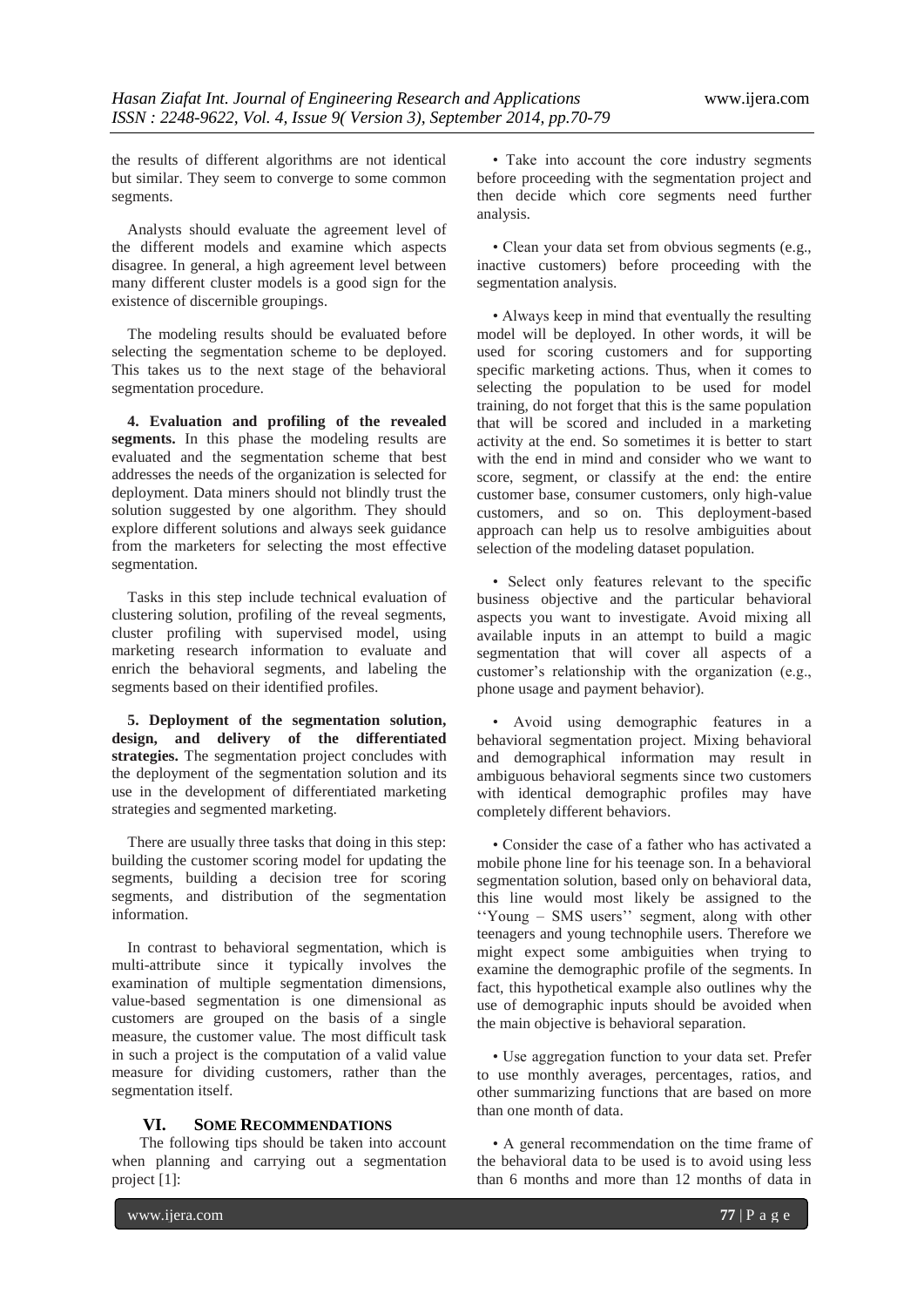order to avoid founding the segments on unstable/volatile or outdated behaviors.

• Try different combinations of input variables and explore different models and model settings. Build numerous solutions and pick the one that best addresses the business goal.

• Labeling the segments needs extra care. Keep in mind that this label will characterize the segments, so a hasty naming will misguide all recipients/users of this information. A simple label will unavoidably be a kind of derogation, as it is impossible to incorporate all the differentiating characteristics of a segment. Yet, a carefully chosen name may simply and successfully communicate the unique characteristics of the segments to all subsequent users.

• Always prefer supervised to unsupervised models when your business problem concerns the classification of customers into categories known in advance. Predicting events (e.g., purchase of a product, churn, defaulting) is a task that can be addressed much more efficiently by classification models. A decision tree that estimates the event"s propensities will produce better results than any unsupervised model.

• Customers that do not fit well to their segment should be set apart and assigned to an "unclassified" segment in order to improve the homogeneity and quality of the segments. For instance, a customer with a very low amount in stocks and a stocks-only product portfolio, even if classified as an "Investor" by a clustering algorithm, should be identified and assigned either to the "Unclassified" or to the "Passive/Inactive" group.

### **VII. CONCLUSION**

In this paper we outlined how data mining can help an organization to better address the CRM objectives and achieve individualized and more effective customer management through customer insight. The following list summarizes some of the most useful data mining applications in the CRM framework [1]:

• Customer segmentation:

– Value-based segmentation: Customer ranking and segmentation according to current and expected/estimated customer value.

– Behavioral segmentation: Customer segmentation based on behavioral attributes.

– Value-at-risk segmentation: Customer segmentation based on value and estimated voluntary churn propensity scores.

• Targeted marketing campaigns:

– Voluntary churn modeling and estimation of the customer"s likelihood/propensity to churn.

– Estimation of the likelihood/propensity to take up an add-on product, to switch to a more profitable product, or to increase usage of an existing product.

– Estimation of the lifetime value (LTV) of customers.

Customer segmentation is the process of identifying groups that have common characteristics. The main objective of customer segmentation is to understand the customer base and gain customer insight that will enable the design and development of differentiated marketing strategies.

The following outlines the main steps that segmentation should follow to develop an effective marketing strategy based on behavioral segments:

Step 1: Identify the customer segments in the database

Step 2: Evaluate and position the segments

Step 3: Perform cost-benefit analysis to prioritize actions per segment

Step 4: Build and deliver differentiated strategies

Clustering is a most popular way to identify segments not known in advance and split customers into groups that are not previously defined. The identification of the segments should be followed by profiling the revealed customer groupings. Profiling is necessary for understanding and labeling the segments based on the common characteristics of the members.

The criteria used to divide customers (behavioral, demographic, value or loyalty information, needs/attitudinal data) define the segmentation type. Finally in this paper we specify some recommendations for planning and carrying out a segmentation project in which described in [1].

### **REFERENCES**

- [1] K. Tsiptsis and A. Chorianopoulos, "*Data Mining Techniques in CRM: Inside Customer Segmentation*", John Wiley and Sons, Ltd., Publication, 2009.
- [2] Peelen, Ed. Customer Relationship Management. Upper Saddle River: Financial Times/Prentice Hall, 2005.
- [3] Ph. Kotler and K. Lane Keller. Marketing Management (12th Edition) (Marketing